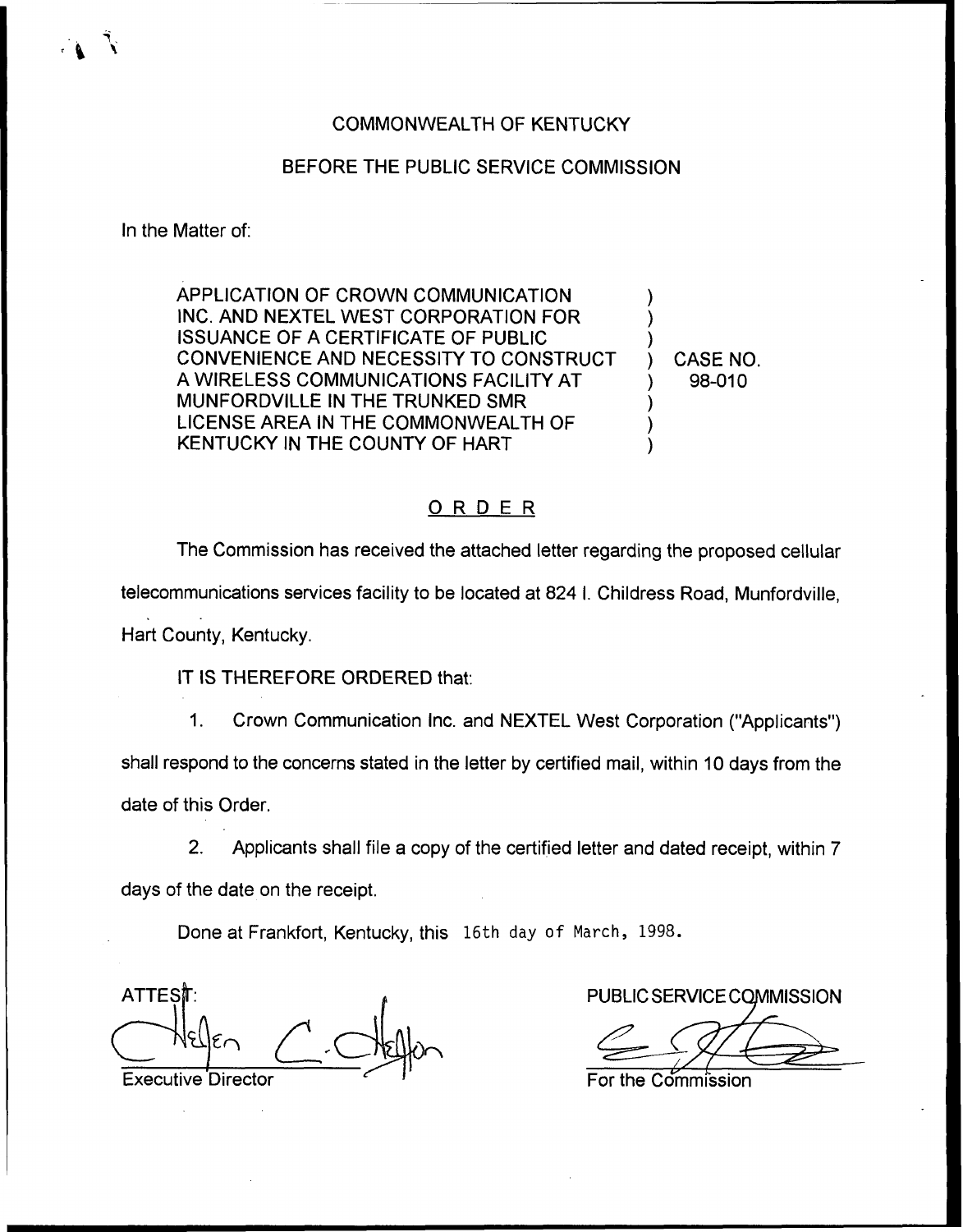JAN 23 eι COMMISSION CL

3762 Wheelers Mill Road Clarkson, Kentucky 42726

Sanford Guynup

Home Phone 502-242-6568 Email srguynup@creative-net.net

21 January, 1998

Executive Director's Office Public Service Commission of Kentucky PO Box 615, Frankfort, Kentucky, 40602

Re: Case No. 98-010

Sir:

I object to the construction of the referenced tower for both aesthetic and personal reasons.

Such a tower would be considered an ugly wart on the face of the rural environment of this part ofHart County, an ares now known for Mammouth Cave National Park, the Nolin River/Lake Recreation area, hunting, fishing, camping, boating, etc., etc. Rhetorically speaking, do you really want to stick this piece of ugliness in the midst of all this beauty? Would you want this structure, which is at least three times the height and size of a power line tower, in YOUR back yard?

- Have you requested/received an environmental impact statement from the State and Federal EPAs?
- Have you requested/received an impact statement from the Kentucky Fish  $\&$  Game, Parks and Tourist Agencies/Commissions)
- Have you received input from Mammouth and/or other Federal Parks agencies?
- Have you requested/received input from Judge Executives of Hart, Grayson and Warren counties?
- $\bullet$  Have you performed a survey of those who live within 10-15 miles of the Childress Road site? If not, why not? Do you consider notice in a weekly newspaper adequate, or just a regulatory formality?

I appreciate that you may not be *required* to solicit this input, but are you doing your job by not doing so? I also appreciate that you may only be required to print the notice in Hart County newspapers, but are you doing your job if you are not also printing it in Grayson and Warren County papers?